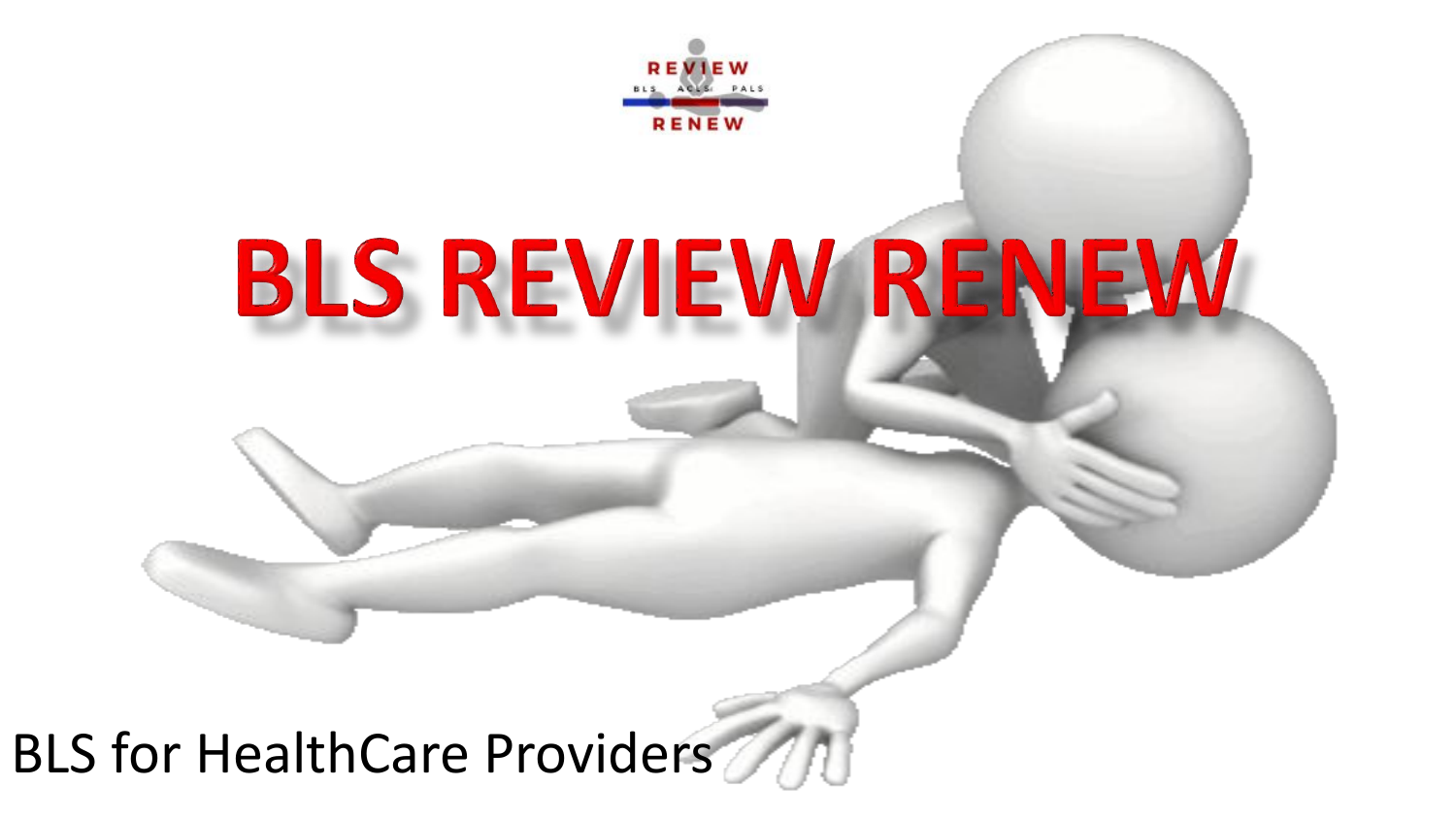- Initial Steps
- ▣ Compression Technique

**Content** 

- ▣ Compression Ventilation Ratio's
- ▣ AED
- **Airway and Ventilation** 
	- **Rescue Breathing**
- ▣ Choking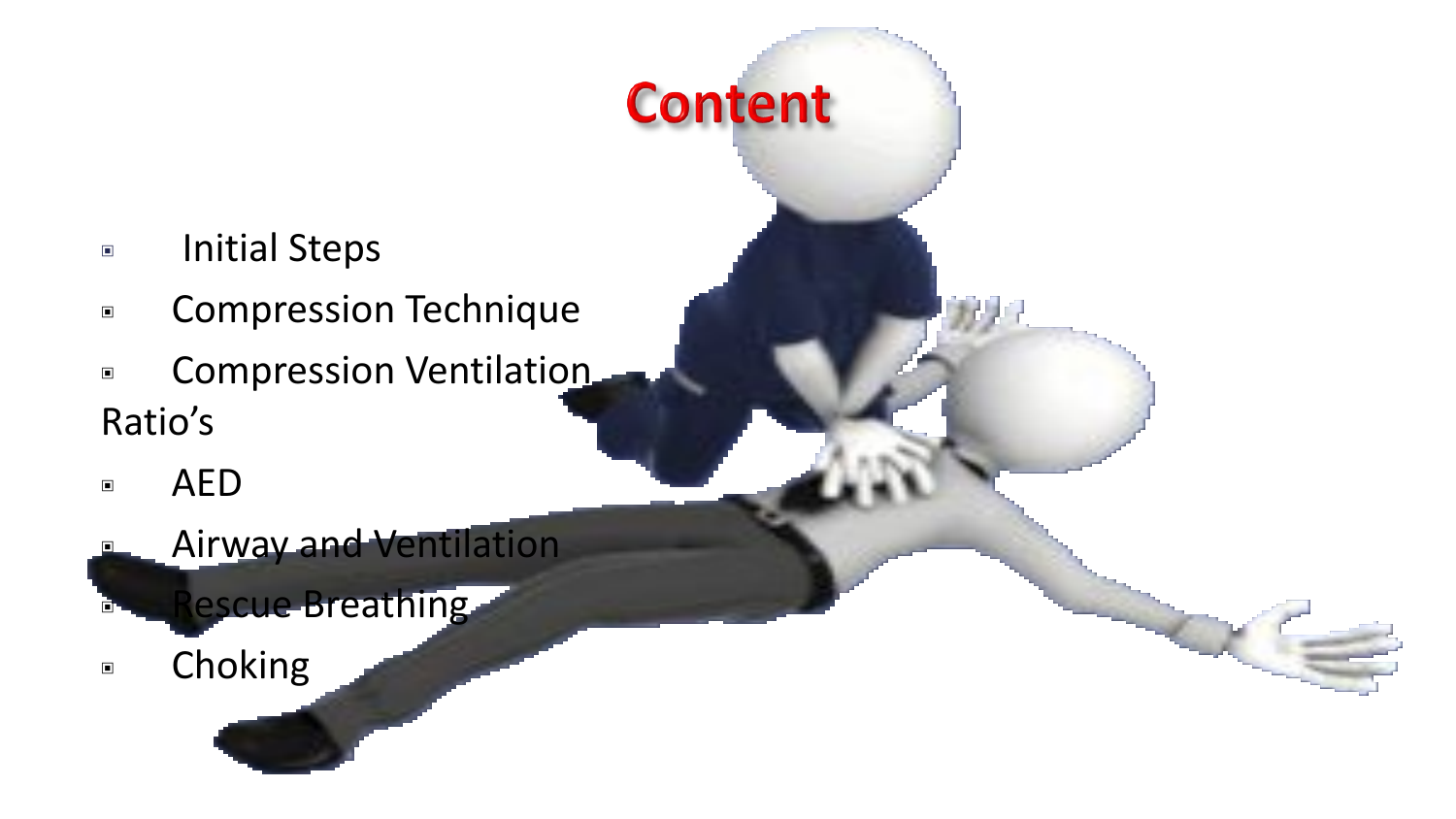### **BLS Initial Steps**

| <b>BLS Initial Steps</b> | <b>Action</b>                 |                                  |  |
|--------------------------|-------------------------------|----------------------------------|--|
| Step 1                   | Responsiveness                | <b>Breathing</b>                 |  |
| Step 2                   | <b>EMS</b><br><b>Call 911</b> | <b>AED</b>                       |  |
| Step 3                   | <b>Pulse Check</b>            | 5 but no<br>more than<br>10 sec. |  |

**Child/Infant - alone - did not witness unresponsiveness - Initiate 2min. of CPR**

- Ensure Safety for you and the victim
- Begin initial Steps
- Shoulder Tap, Watch for chest rise
- ▣ Call for help, or designate someone to call for help and get the AED –
	- Using  $2 3$  fingers, carotid pulse check
- **E** Pulse check lasting at least  $5 10$ seconds.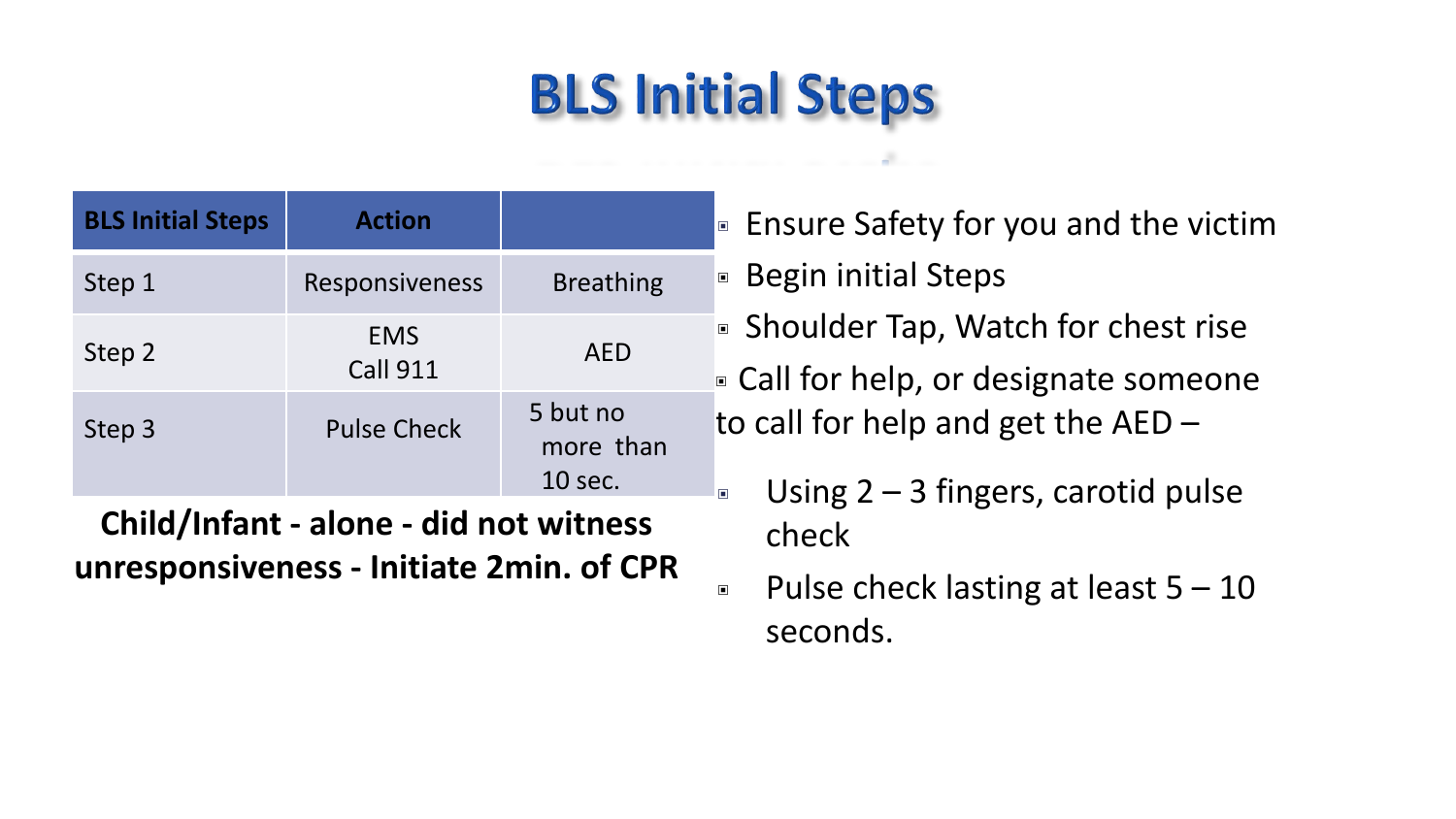### **Compression Technique**

#### **Position Yourself and the Victim** • Victim is Supine • You at the Side **Hands and Arms** • Using the heels of you hand one on top of the other • Arms straight with shoulders directly over you hands (pg. 11, Fig.6 B) • Lower Half of the Breast bone, above the Xyphoid

#### **High Quality Chest Compressions**

- Push Fast and Hard
- Depth 2in (5cm)
- At least 100/min
- Chest recoil to allow blood flow back into the heart
- 5 cycles, 2min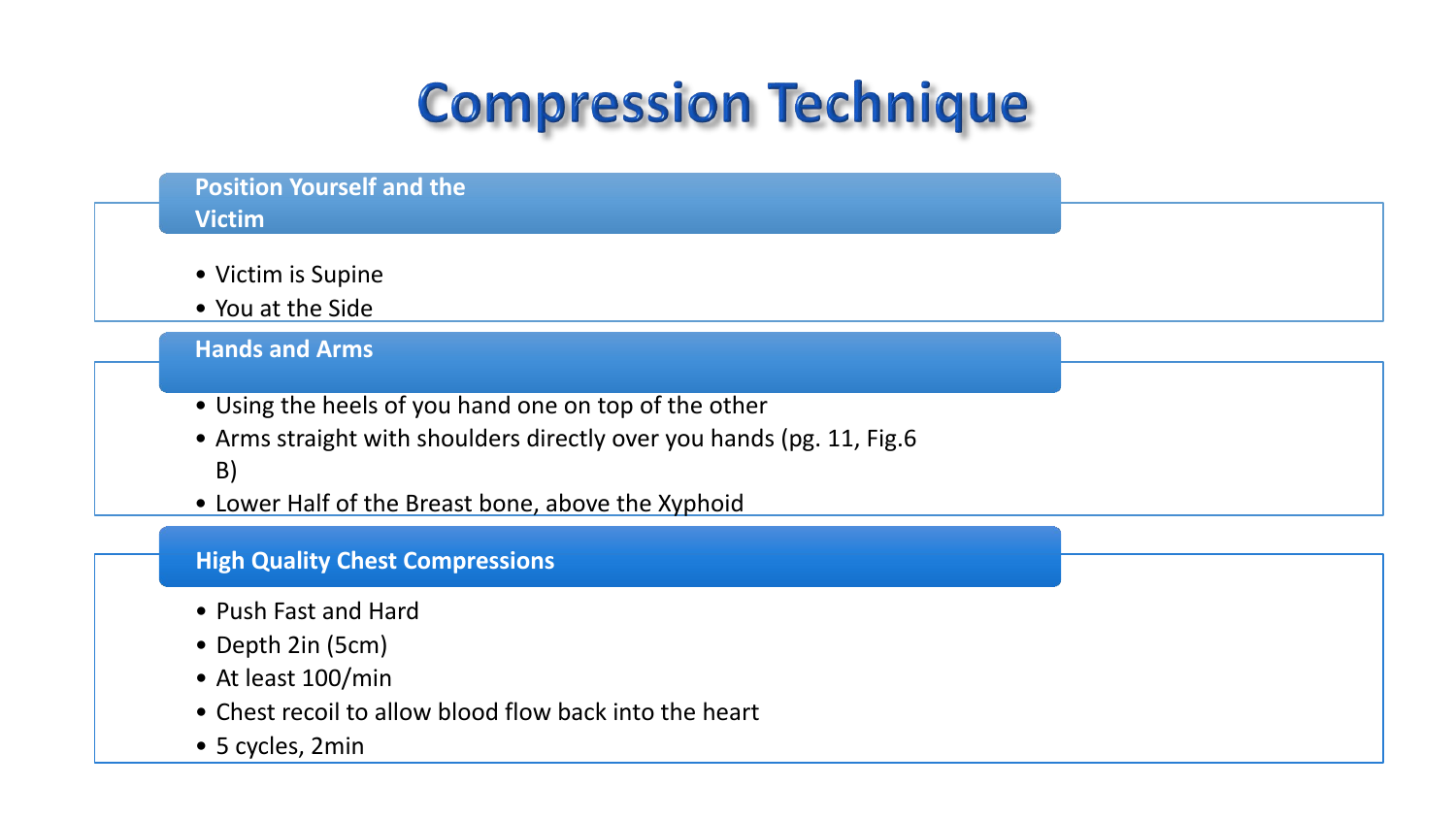### **Compression/Ventilation Ratio's**

| <b>Ratios</b>      | <b>Adult</b> | <b>Child/Infant</b> |
|--------------------|--------------|---------------------|
| <b>One Rescuer</b> | 30:2         | 30:2                |
| <b>Two Rescuer</b> | 30:2         | 15:2                |

|             | <b>Child</b>                                             | <b>Infant</b>                                                         |
|-------------|----------------------------------------------------------|-----------------------------------------------------------------------|
| Age         | $1-10$ years<br>Signs of puberty                         | 1 year or under                                                       |
| Compression | 1 or 2 hands                                             | 2 fingers<br>2 thumbs $-$<br>hand encircling                          |
| Depth       | At least $1/3$<br>chest depth<br>about 2<br>inches (5cm) | At least $1/3$ of<br>chest depth<br>about $1\frac{1}{2}$<br>inch(4cm) |
|             |                                                          |                                                                       |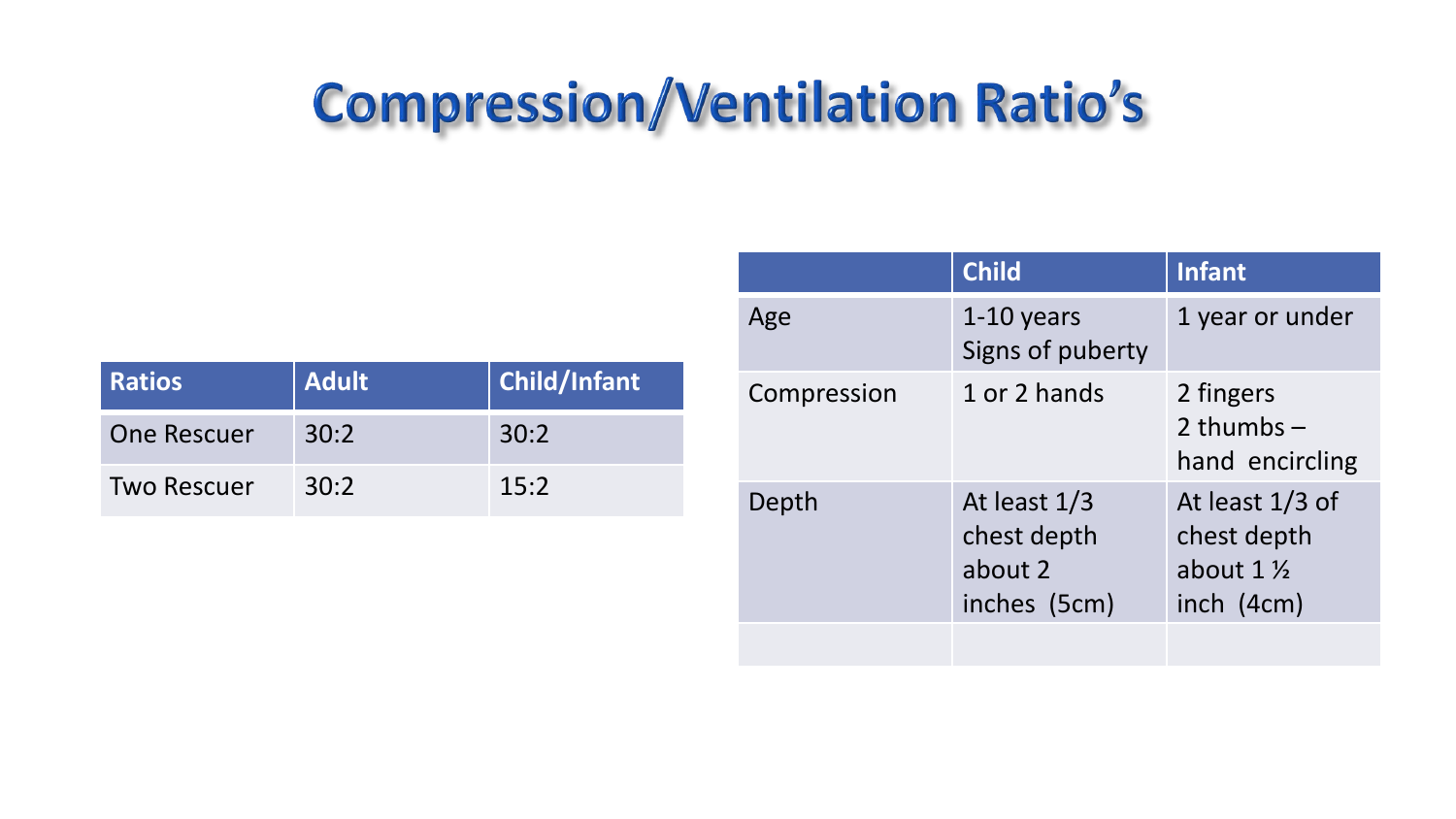### **Proper Use of AED**

- 1) Turn it On
- 2) Place correct size in correct location.
- 3) Clears to Analyze (Push button to Analyze)
- 4) Clears victim to deliver shock
- 5) Resume Chest Compressions

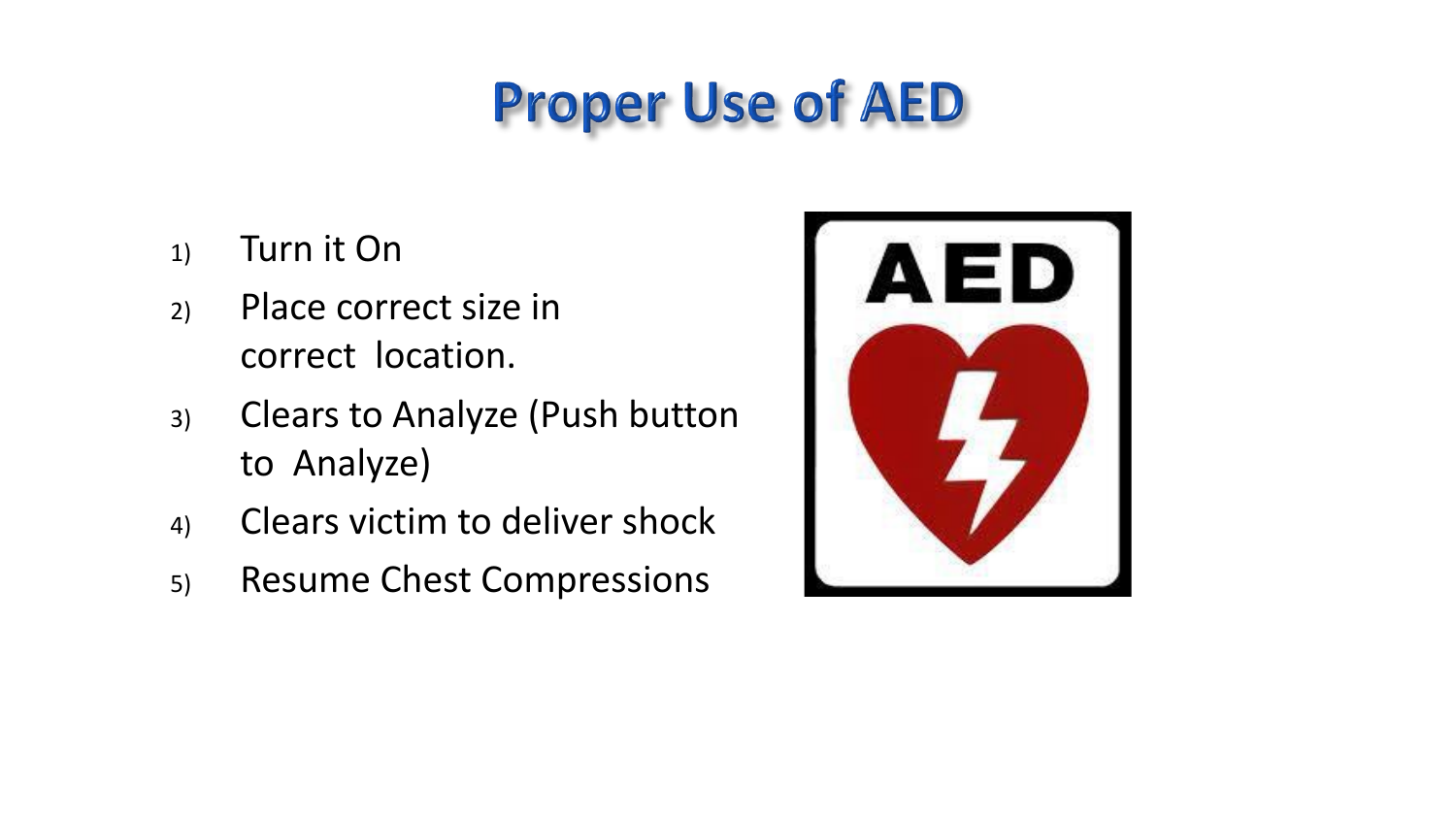## **Airway and Ventilation**

### ▣ **Ventilations per Minute**

- 10-12 breaths/min. no airway
- 8-10 breaths/ with an airway

#### **Confirming advanced airway**

- Waveform Capnography (most reliable)
- Chest X-ray
- Bulb
- Colormetric

### ▣ **Open Airway**

- ▣ Head Tilt Chin Lift
- ▣ Jaw Thrust spinal trauma
	- ▣ **Ways to deliver Breaths**
- ▣ Mouth to Mouth
- ▣ Mouth to Mask
- $E C$  clamp bag mask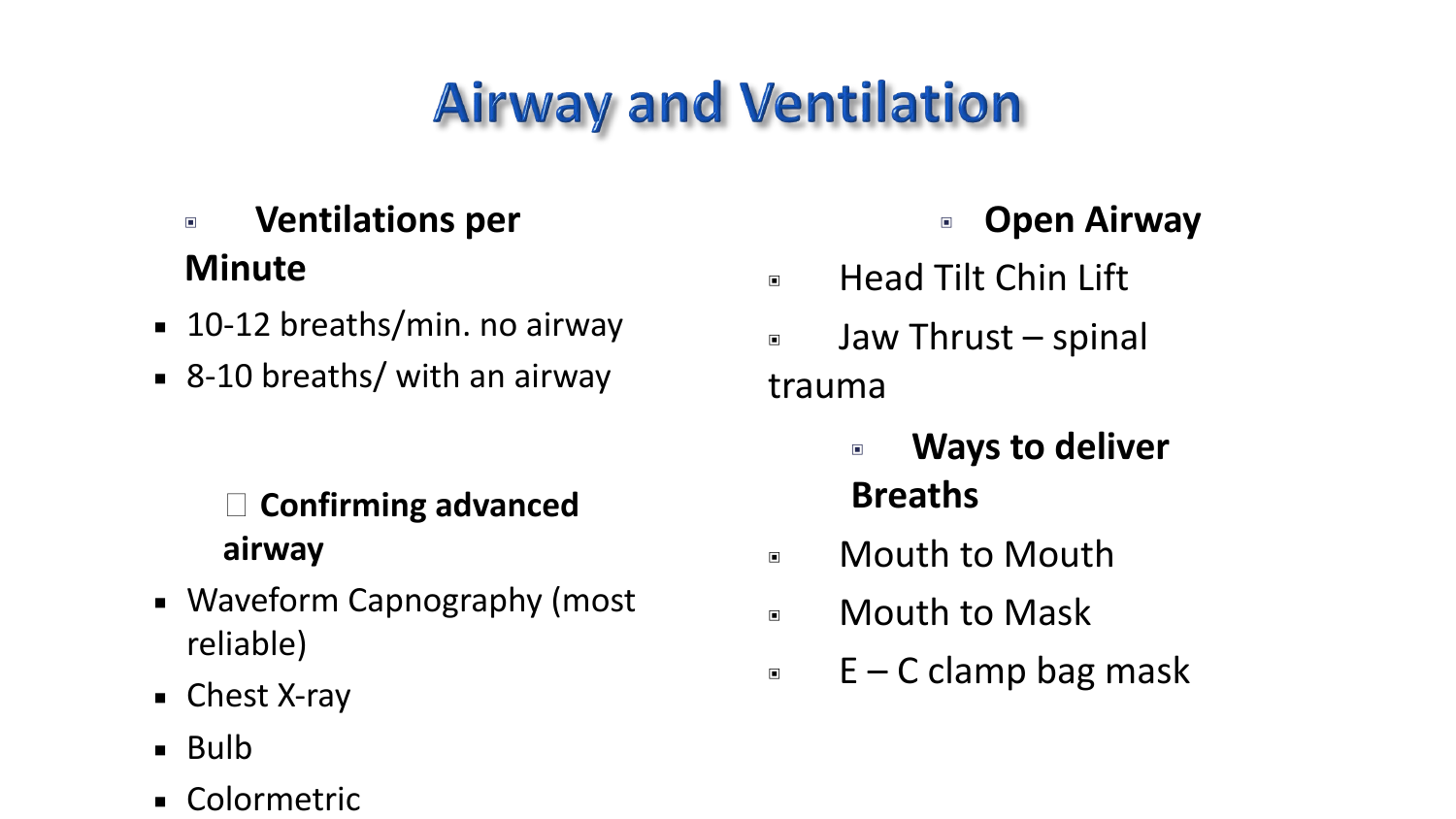### **Rescue Breathing**

- Pulse is Present, but breathing is clearly inadequate or absent.
- **Give each breath in 1 sec.**
- **Produce visible chest rise**
- **Pulse check every 2min**

| <b>Adults</b>      | <b>Child/Infant</b>                           |
|--------------------|-----------------------------------------------|
| 1 breath q 5-6 sec | 1 breath q 3-5 sec<br>(about<br>$12 - 20/min$ |
| About 10-12/min    | About 12-20/min                               |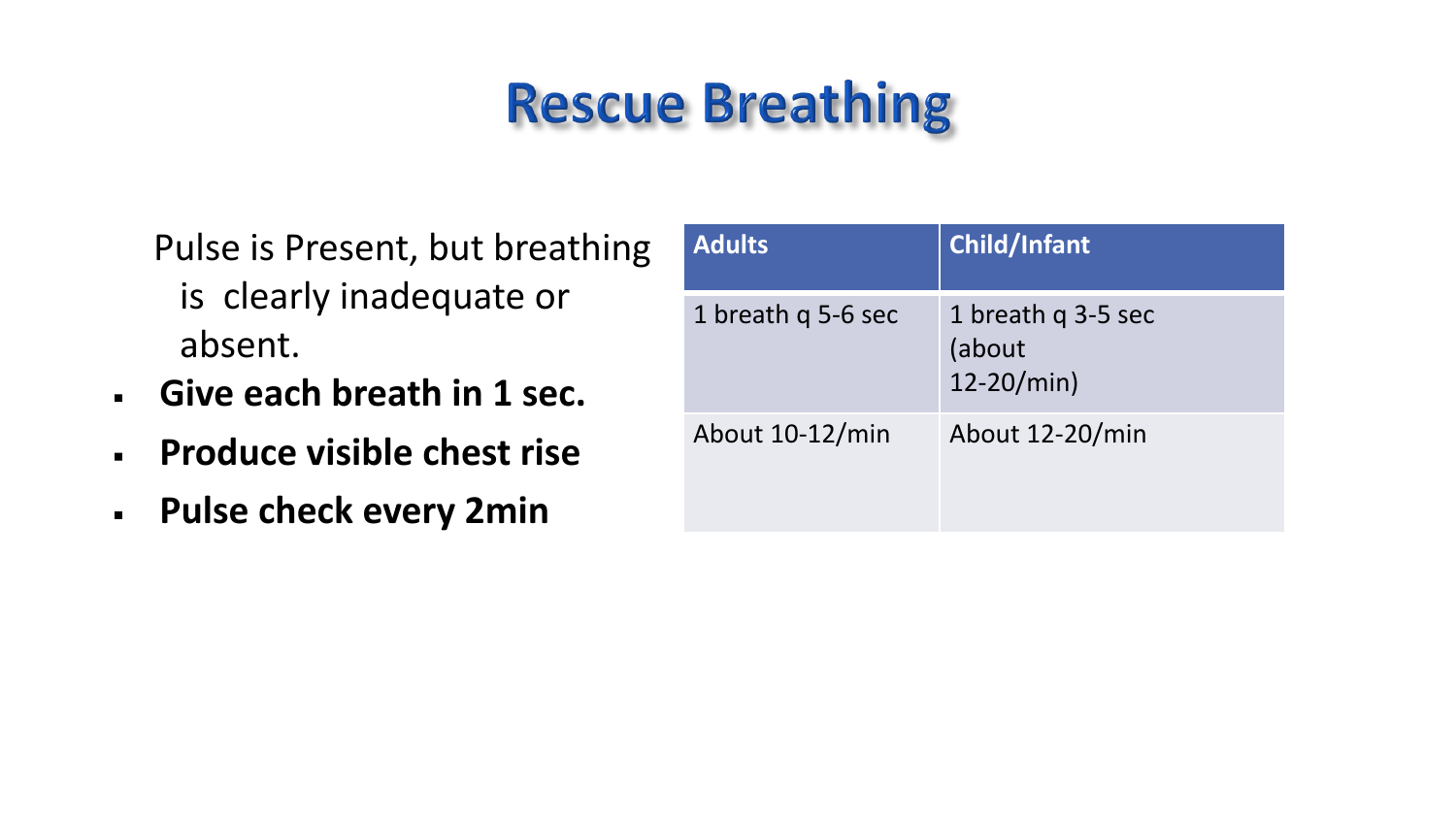### **Relief of Choking 1yr and Older**

|                    | <b>Sign of Mild Airway</b> |
|--------------------|----------------------------|
| <b>Obstruction</b> |                            |
|                    |                            |
|                    |                            |

**Good Air Exchange Can Cough Forcefully Wheezing between coughs**

**• Poor or no air exchange**

**Sign of Severe Obstruction**

- **• Weak ineffective cough**
- **• No cough at all**
- **• High-pitch noise while inhaling or no noise at all**
- **• Increased Respiratory difficulty**
- **• Cyanosis**
- **• Unable to speak**
- **• Clutching the Neck(universal sign)**

| <b>Action</b>                                                                                                                                                                       | <b>Action</b>                                                                                        |
|-------------------------------------------------------------------------------------------------------------------------------------------------------------------------------------|------------------------------------------------------------------------------------------------------|
| <b>Mild</b>                                                                                                                                                                         | <b>Severe</b>                                                                                        |
| <b>Encourage patient to</b><br>continue coughing,<br>and breathing<br>Stay with victim, but<br>do not interfere with<br>their own efforts<br>If it persists, activate<br><b>EMS</b> | Ask the victim if they<br>are choking, if the<br>victim answers yes<br>perform abdominal<br>thrusts. |